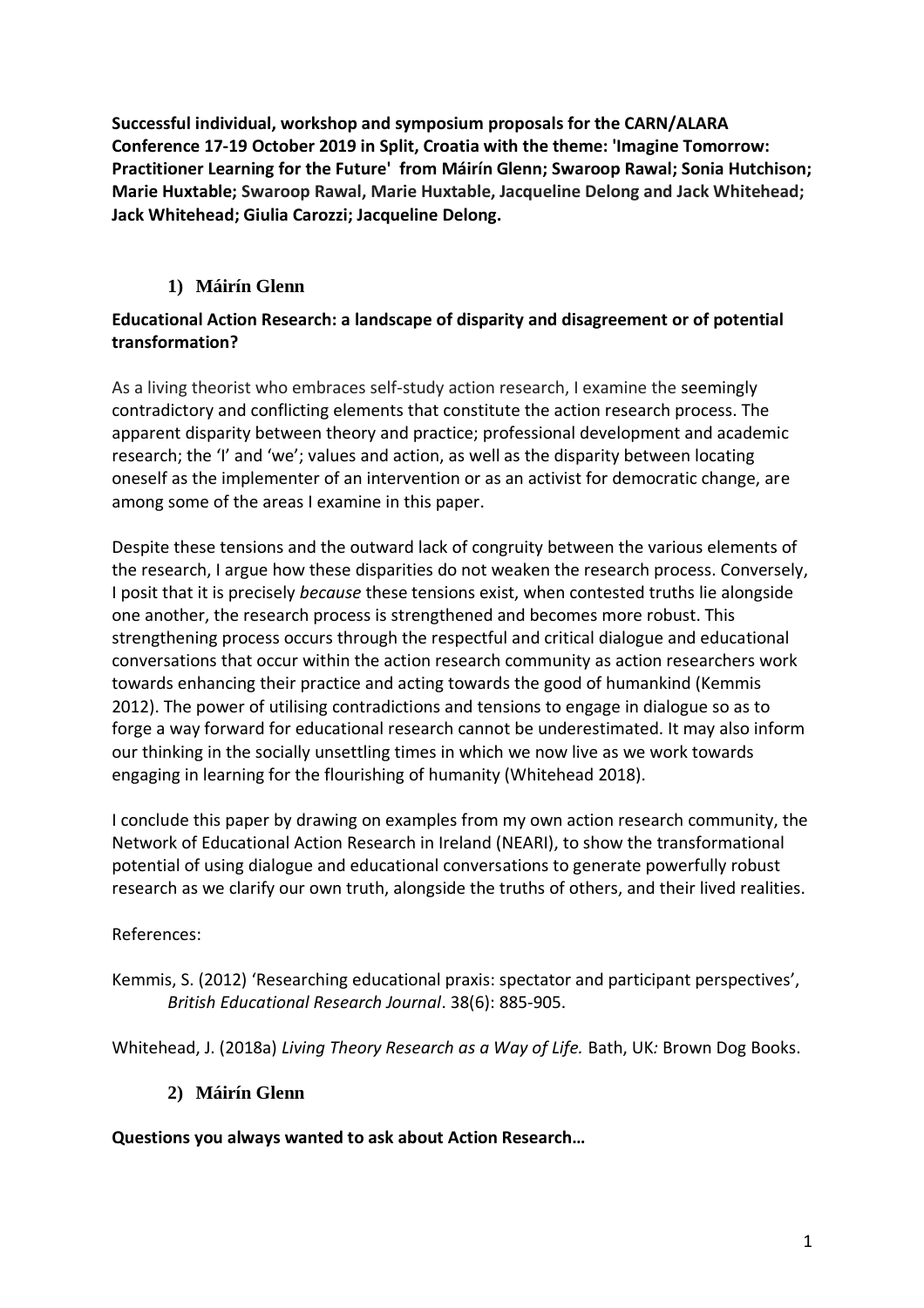This paper is in the form of an educational conversation as we, presenters, challenge each other to explain our understanding of, and engagement with, self-study action research and Living Theory. We acknowledge that we are cognizant of some of the criticisms that are pitched at action research and we will address them and refute them in our presentation. Using dramatic licence, and a 'mantle of the expert' dramatic strategy in the form of actors or false participants, we use the voice of the critical 'other' as we engage in our exploration.

Undertaking action research and developing living theory is more than a mere intervention in practice: it is a rigorous approach to research and is, potentially, a life-changing process. It involves learning with a life-affirming energy and values that carry hope for the flourishing of humanity (Whitehead 2018). However, critiques of this approach often display a lack of understanding of its key principles.

Using real comments from previous conversations in the area of action research and living theory, we will draw on the voice of the critical 'other' as we address the following questions in the process of the presentation:

- What do you mean by 'action research'? Is it a real research methodology?
- Surely doing action research is just about undertaking an intervention in the classroom and getting a higher score in the test afterwards?
- What have values to do with real research?
- Self-study action research and Living Theory a navel gazing exercise?

As we address and refute these questions, we utilise the lenses of the critical 'other' to inform our thinking. We scrutinise our values and explain how we articulate and clarify them throughout the research process. We explain how generating our living theory is our explanation of our educational influences in our own learning, in the learning of others and in the learning of social formations (Whitehead 2018).The theory we generate from the story of our learning is a living theory because it is drawn from the aliveness of real practice.

### References:

Whitehead, J. (2018a) *Living Theory Research as a Way of Life.* Bath, UK*:* Brown Dog Books.

# **3) Swaroop Rawal - Sardar Patel University**

### **Workshop**

## **Because the Sun Shines Equally on Both Boys and Girls: Drama in Education as a tool to explore Gender Equality**

The workshop will address the problem of 'gender equality' and child rights. United Nations Secretary General António Guterres put forward that 'Gender parity at the United Nations is an urgent need – and a personal priority. It is a moral duty and an operational necessity.' Yet, in many countries, discrimination against women and disregard for children's rights remain built in the national psyche. Deep-rooted social norms often ignore, disregard and defend many discriminatory practices. Gender equality will not only empower women to overcome poverty and live full and productive lives, but will better the lives of children,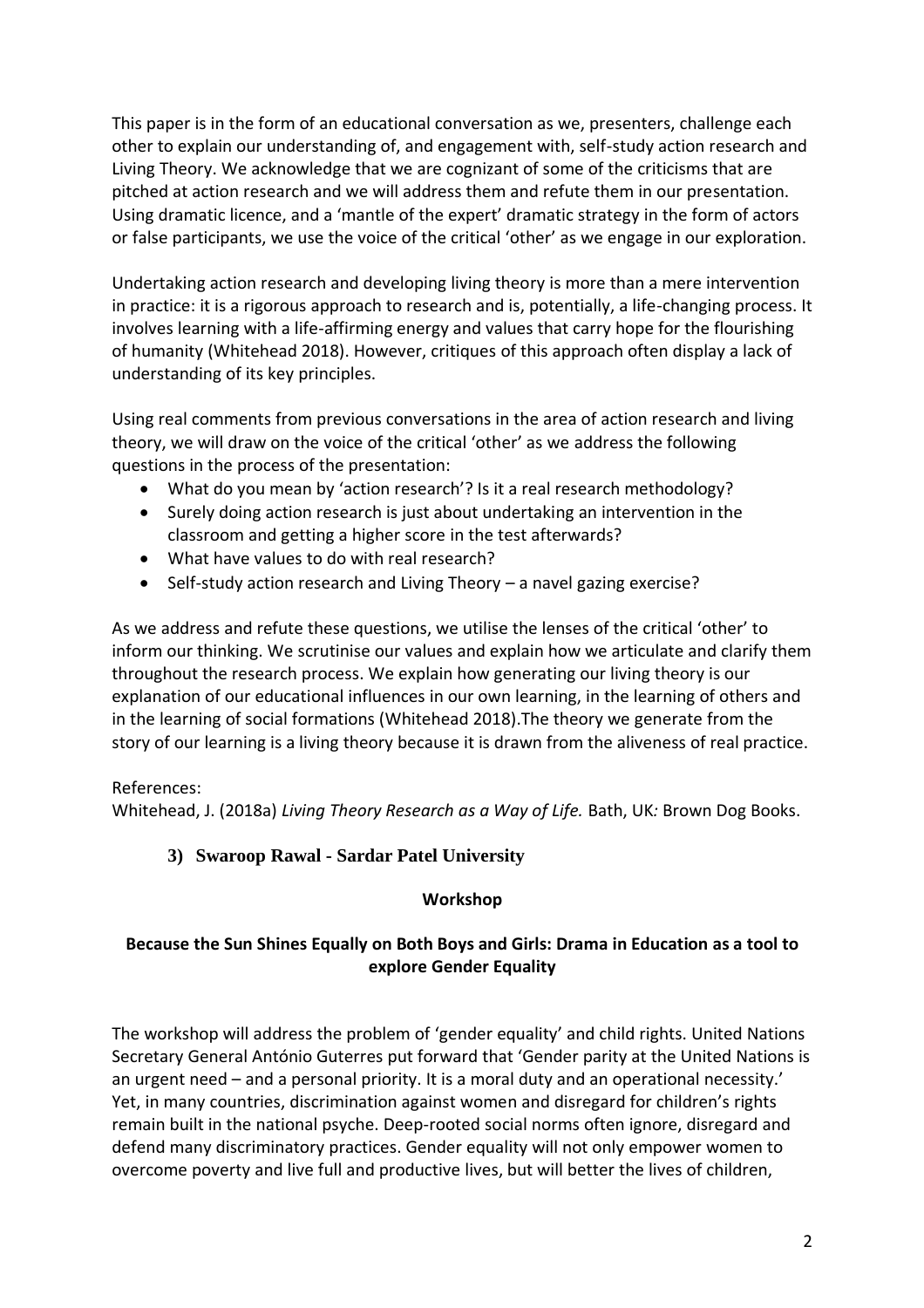families and countries as well, and thus bring about transformative changes in the world we live.

This workshop is focused on the belief that Drama enables the inclusion of the gaining of knowledge of the issues of gender equality, the development of democratic skills, the promotion of values such as tolerance, and the building of social assets in the form of trust among the learners. Thus drama is a natural pedagogical methodology for emancipatory education.

The workshop is designed to enable the Training of Teachers (TOT) to teach drama in an emancipatory way that can be used in schools from Grade 3-10. It is an innovative way to teach and negotiate 'gender equality'; besides using drama in education it also encompasses the use of reflection. Deepening the children's work and moving away from stereotyping is dealt with during reflection time. A creative ways of assessing skills has been incorporated using drama and reflections. The creative ways are related to a set of predetermined criteria as well as including a range of collaborative methods, such as dairies, story-telling, drawings, observations during reflection time, observation dramatic activities, peer feedback on a performance.

# **4) Swaroop Rawal** - **Sardar Patel University**

#### **Interactive paper**

### **Creating a living-educational-theory keeping my social vision in focus as I facilitate social work practitioners of the future**

This article argues that despite clear similarity between many of the features of life skills education and the nature and aims of social work, this theoretical perspective has yet to be incorporated into the education of future social work practitioners. Life skills have been applied in a diverse range of educational settings, where they have been used to supports positive social change and sustainable development, by promoting democracy and social equality. By augmenting self-growth, life skills education fosters resilience, an ability to manage emotions, maintain authentic relationships, creating well-rounded citizens who cause healthy communities.

The beginning of my quest started in 2014 when I worked with in-service social workers. While training them I reflected on the question: How do I improve this process of education here? I realised I had to move from in-service social workers to students of social work if I wanted to improve the process of learning. This article contributes to a discourse on my living educational theory as I answer questions such as 'How do I improve what I am doing?' How do I improve my practice? How do I improve this process of education for social work students? Based on these concerns, I delve on the impacts of a short-term study programme created for MSW students' and explore the possibility of dialogue, experiential learning and life skills education in opening up emancipatory possibilities while engaging the learning context in a classroom. I suggest that if, as social workers practitioners of future, we wish to contribute to building a caring, empathetic society for the flourishing of humanity tomorrow, we need to reoriented education today.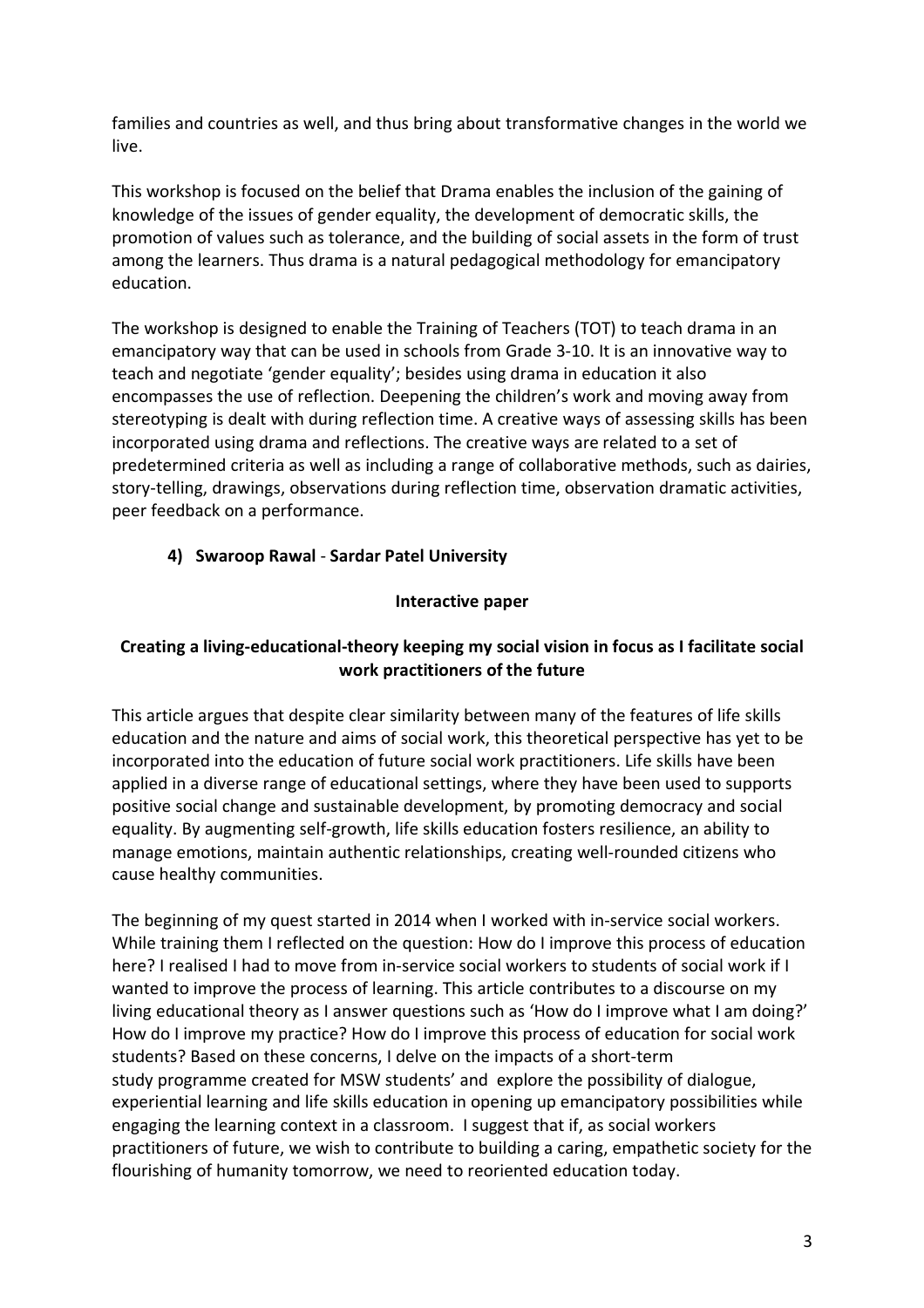## **5) Sonia Hutchison**

On 15 Jul 2019, at 18:24, Sonia Hutchison <soniahutchison@hotmail.com> wrote:

Here is my abstract for presenting an interactive paper:

This paper will explore whether a layered approach to writing up Living Theory Action Research paper can provide a way to create new knowledge and resist hegemony. Each layer will present a different depth of learning through the use of three voices.

- My storyteller voice will allow the story to stand for itself to enable practitioners to learn from the story with no analysis, opening up knowledge to those practitioners who are alienated by academic theorising.
- My narrator voice will provide the explanation of my living-theory that is emerging from my research. In this role I will provide analysis of the story through a new method I have created of understanding my actions through the process of developing an Adlerian syllogism from my early recollections. I will also act as a guide to the reader to areas of learning that may influence practice, theory and knowledge.
- My meta-narrator voice will ask questions causing my thinking to move to a deeper level as my narrator voice will attempt to answer the questions posed. I will take an approach that is consistent with a Deleuzian ontology to attempt to create a different way of thinking and original knowledge.

This paper will weave my storyteller, narrator and meta-narrator voices to see if a new approach to representing Living Theory Action Research can provide a challenge to dominant discourses.

# 6) **Marie Huxtable**

# **Researching to improve learning and enhancing life**

Many Action Researchers committed to values-based practice face ethical dilemmas in their sites of practice. In this paper I will show the implications for them of adopting a research methodology that focuses the researcher on creating and making public valid values-based explanations of their educational influence in their own learning, the learning of others and the learning of social formations within which they live and work. Generating such explanations of educational influences in learning is what distinguishes Living Theory research. This is a form of self-study, educational practitioner-research whereby the researcher clarifies their embodied life-affirming ontological and social values as they emerge in the course of researching aspects of their practice to understand, improve and explain it. These values form the principles and standards by which the researcher explains and evaluates their educational influences in learning in the course of contributing to their 'field' related practice such as health and social care, community, education, management, etc. I will draw on accredited Masters and Doctoral work and published papers to show how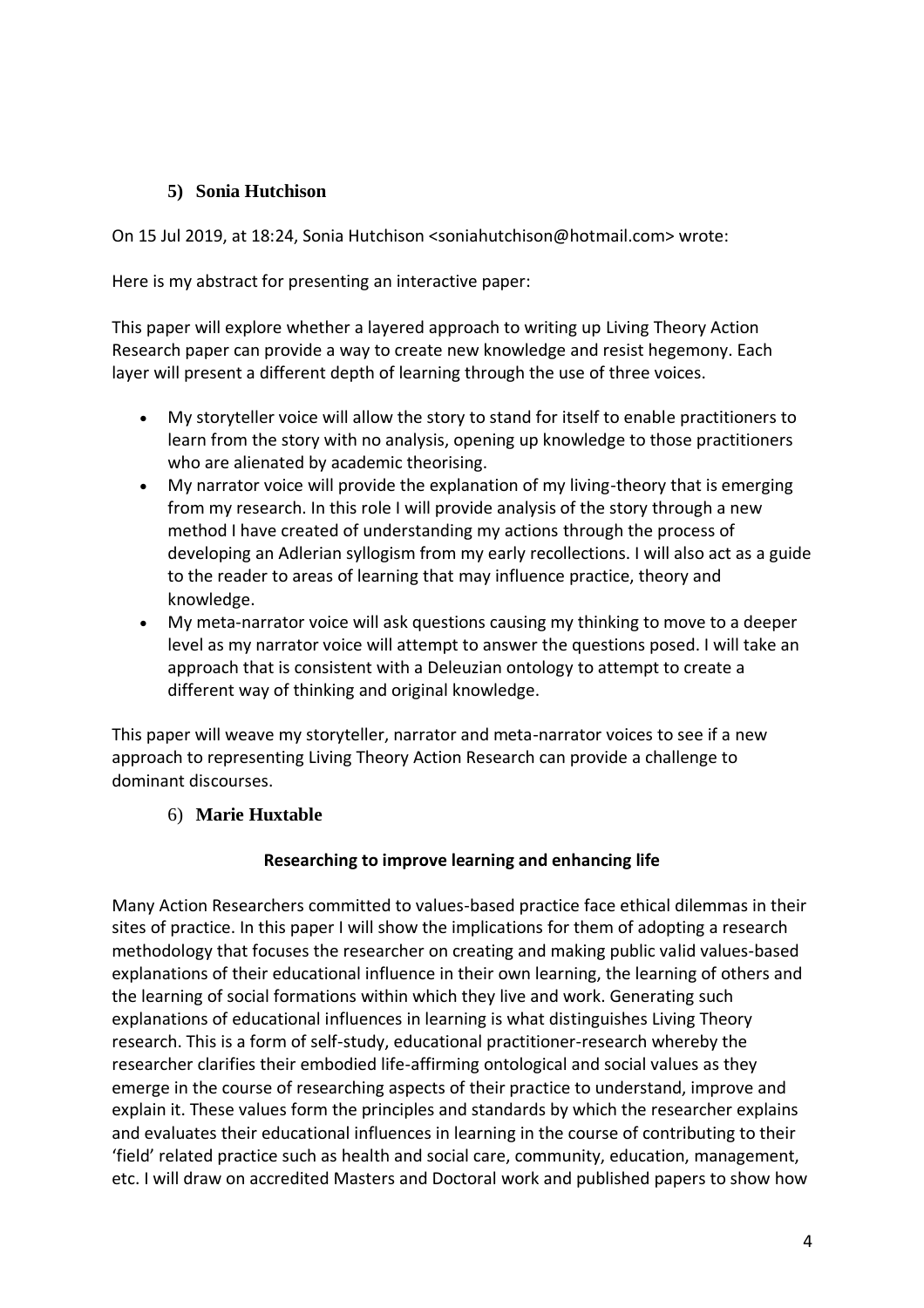this form of research has been used by educational-practitioners as part of their professional development and enabled them to contribute their tacit knowledge to the growth of a global educational knowledgebase.

In this interactive presentation I wish to test with the audience whether this research methodology is of relevance and practical use to them and other educational-practitioners who want to realise, as fully as possible, their life-enhancing values in their practice where they feel their values are in conflict with the demands made of them. **Strand** - ethical dilemmas in action research and action learning **Prospective Publication** in Education Action Research

7) **Swaroop Rawal, Marie Huxtable, Jacqueline Delong and Jack Whitehead.**

### **An interactive symposium proposal for the CARN/ALARA Conference [17-19 October 2019](https://carn-alara2019.org/abstract-submission-form)  [in Split, Croatia with the theme: 'Imagine Tomorrow: Practitioner Learning for the Future'](https://carn-alara2019.org/abstract-submission-form)**.

## **Imagining tomorrow in the generation of living-educational-theories with learning for the future.**

### **Overall aims of the session**

This session documents our research into sustaining local and global educational conversations about extending the influence of knowledge and education in practitioner learning for the future.

We understand that it is hard to remain hopeful about the future of humanity and essential to resist the pull towards apathy and inaction. In this proposed contribution to 'Imagine Tomorrow: Practitioner Learning for the Future' we provide explanations of our educational influences in learning from within our local and global sites of practice. We use digital technologies to generate explanations of educational influence that include our ontological and relational values of love, creativity, justice, hope and life-affirming energy as explanatory principles. Whilst we use the same value-words the meanings of our constellation of values are unique to each individual.

In our post-doctoral enquiries we are using these values as explanatory principles in our explanations of educational influences in our own learning, the learning of others and in the learning of the social formations that influence practice and explanations. In legitimating and extending our contributions to knowledge within Universities and other global contexts we include our understandings of the power relations that influence what counts as knowledge. These understandings take account of the differences in power relations associated with legitimating the epistemologies of the South in Global Academies.

We understand the demoralisation and devaluation that can accompany the globalising influences of neo-liberal economic policies and agree with Zuber-Skerritt:

… I have argued that we need to shift away from the mindset of neoliberalism and reductionism dominating our present society and driving its obsession with consumerism, power and control. Instead we need a collaborative, participative and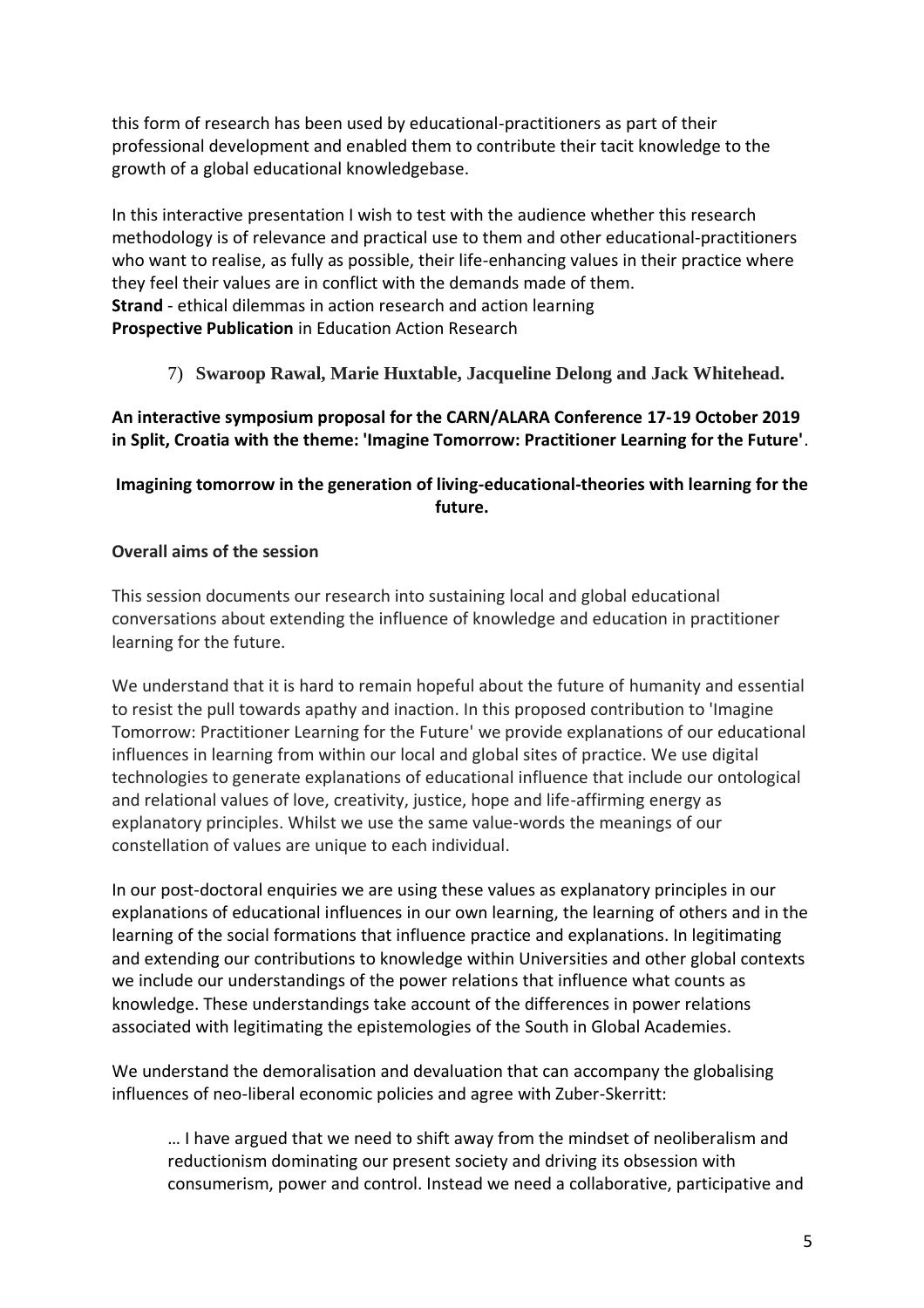inclusive paradigm built on love and working through local and global action to connect us with each other as human beings and with nature. Society needs to be renewed by making a shift from the negative energy of fear, competition, control and war to the positive energy of faith, love, hope and creativity. Clearly, we need to conceptualize and practice not just learning conferences but Loving Learning Conferences. (Zuber-Skerritt, 2017, p. 224).

We show how educational conversations, grounded in values that carry hope for the flourishing of humanity, can contribute to overcoming such demoralisation and devaluation in hopeful and loving processes of social transformation with these values. We show how we are using digital visual data from multi-screen Skype conversations, conferences - as sites of learning and development, and digital technologies in living-posters and a Living Theory Wiki. We demonstrate how we are using these technologies to sustain and evolve our global educational conversations as we deepen and extend the educational influences of our practitioner learning for the future in contributing to Living Theory research as a social movement.

### **Dr. Jacqueline Delong – International Consultant**

This research analyses the ontological importance of educational conversations in my educational relationships and dialogue as a research method. The conversations are embodied in my dialogic way of being. I highlight the importance of digital visual data in developing appropriate forms of representation in dialogic educational research. The analysis includes educational influences in building respectful, democratic and caring relationships within a living culture of inquiry as I encourage and support practitionerresearchers to create their own living-theories. The contexts of this encouragement include workshops and presentations at previous CARN, ALARA and ARNA conferences as sites of learning and development. The nature of my educational influence, (upon myself, upon others and upon social formations), resides in the creation of living theories in living cultures of inquiry. My ongoing encouragement and support of practitioner-researchers, as I love them into learning, contributes to practitioner learning for the future.

### **Dr. Swaroop Rawal, Sardar Patel University, Anand, Gujarat, India.**

In this paper, I discuss the long struggle I experienced while contributing to drafting the lifeskills educational policy for the Ministry of Human Resource and Development, India. This includes my participation in the life-skills education *Chintan Shivir* (workshop), after which the Government involved the National Council of Educational Research and Training (NCERT). The paper analyses my responses to conflict situations as I persisted in maintaining my goal and vision, whilst adjusting and adapting my action plan. This article deals with how I confronted the 'system' in my practitioner learning in contributing to the future of education in India as I became a more socially responsible thinker. I produce a counternarrative as I have a dialogue with Gandhiji's educational values, Living Theory and me. I believe in this increasingly multicultural world, counter-narratives are an essential and necessary element of today's narratives as we need to hear the points of view of communities typically ignored or marginalized.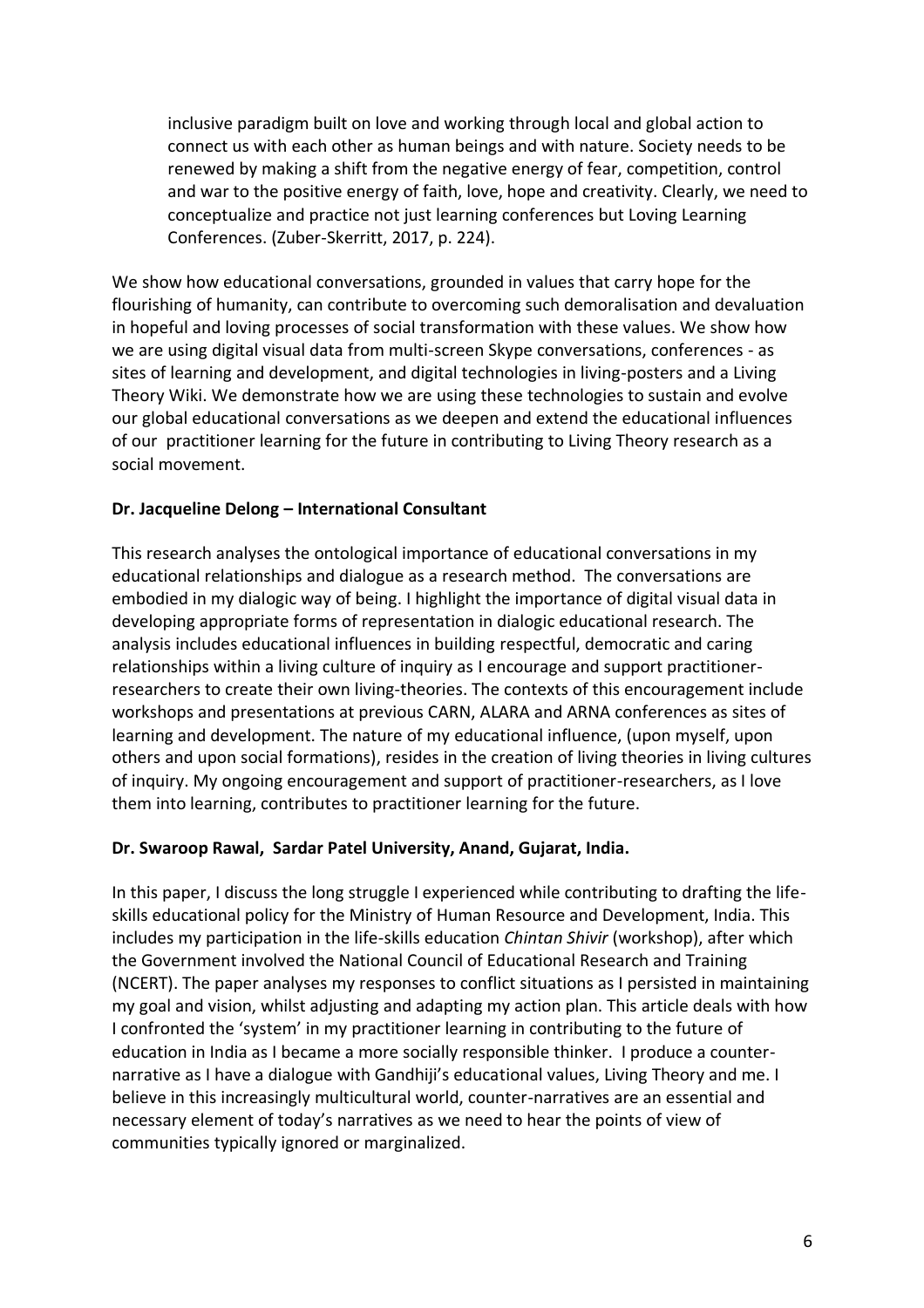## **Dr. Marie Huxtable, University of Cumbria, UK.**

This paper is grounded in Living Educational Theory research as a form of self-study practitioner-research concerned with researching to understand, improve and explain educational practice and generating explanations of educational influences in learning. It identifies ways in which Living Theory research accounts are contributing to the growth of a professional educational knowledge-base for the flourishing of humanity. It outlines the practical activities that enable practitioner-researchers to begin their inquiries into their professional practice that help them: improve it; tap into their embodied values (the values that give their life and work meaning and purpose); develop their individual sense of how their research contributes to a professional global knowledge-base and in the process contribute to transforming academia and other fields of practice. It demonstrates how digital, visual data of practice are being used to clarify and communicate, life-affirming ontological and relational values that give professional practice meaning and purpose and are being used in Living Theory research as explanatory principles of educational influence.

## **Dr. Jack Whitehead, University of Cumbria, UK.**

Previous contributions to ARNA, CARN, ALARA, BERA and AERA Conferences are analysed as sites of learning and development to explain how imagining tomorrow continues to be included in the educational learning of practitioner-researchers. A justification is offered for claiming that this learning in Living Theory research as a global social movement is contributing to the creation of the future, today with values that carry hope for the flourishing of humanity. The analysis includes a clarification of meanings of i~we~us relationships (Mounter, 2019) and the use of these relationships as explanatory principles in explanations of educational influence in learning. The educational influences of these explanations as living-educational-theories are shown to be contributing to a global social movement of practitioner-researchers who are creating a future with hope. Meanings of educational and good conversations (House, 2018) are clarified and used as explanatory principles in explanations of educational influence that are contributing to a global social movement of practitioner-researchers who are contributing to creating a future with this hope.

### **References**

House, W. (2018) The Conversation Solution in Keynsham. Retrieved 7 May 2019 from [http://www.keynshamactionnetwork.co.uk//wp-content/uploads/2018/05/The-](http://www.keynshamactionnetwork.co.uk/wp-content/uploads/2018/05/The-Conversation-Solution-in-Keynsham-April-2018-1.pdf)[Conversation-Solution-in-Keynsham-April-2018-1.pdf](http://www.keynshamactionnetwork.co.uk/wp-content/uploads/2018/05/The-Conversation-Solution-in-Keynsham-April-2018-1.pdf)

Mounter, J. (2019) i~we~us relationships. Retrieved 7 May 2019 from <http://www.spanglefish.com/allicanbe/index.asp?pageid=698540>

Zuber-Skerritt, O. (Ed.) (2017) Conferences as Sites of Learning and Development: Using Participatory Action Learning and Action Research Approaches. Abingdon; Routledge.

# **8) Jack Whitehead**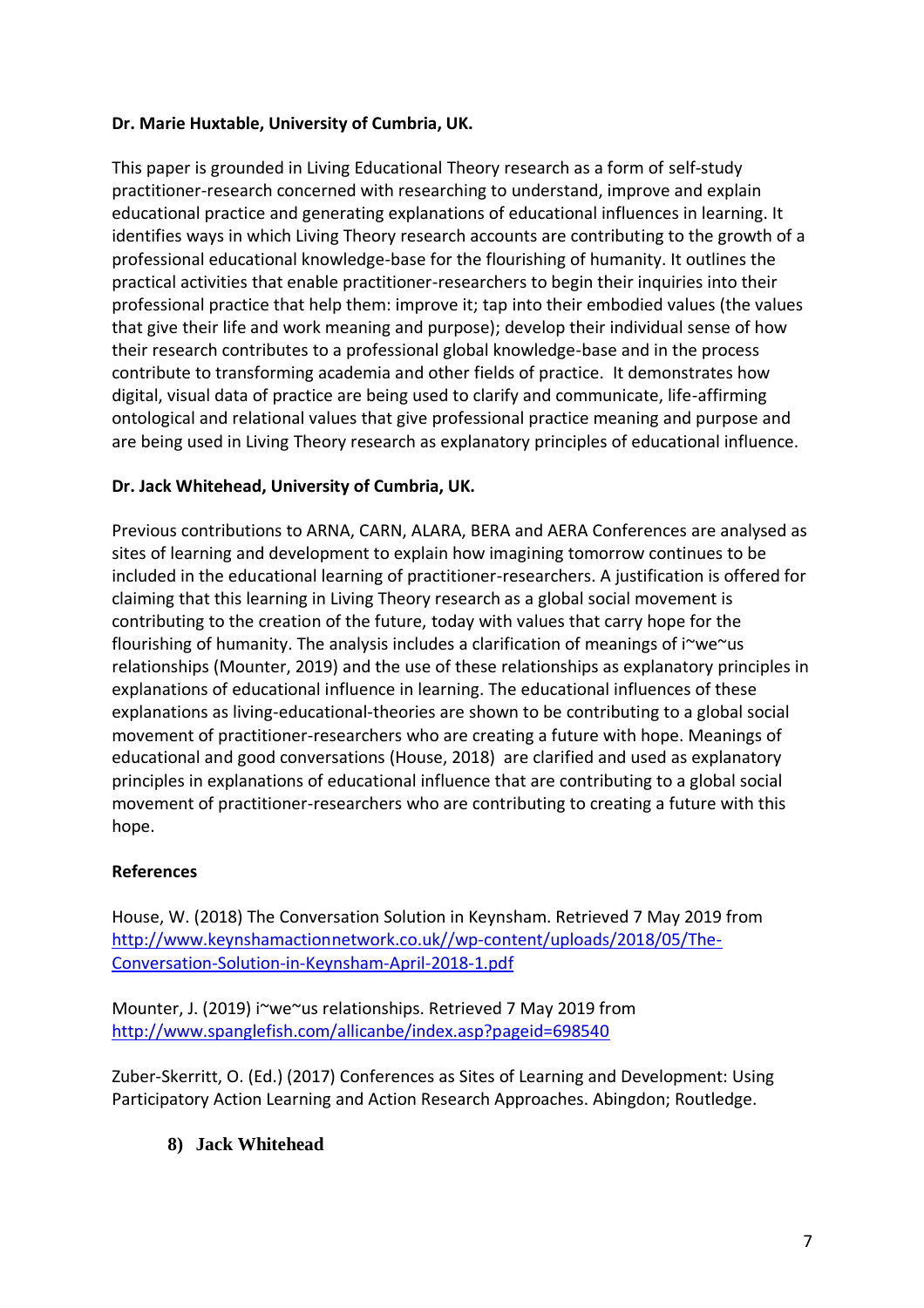#### **Imagine Tomorrow: Practitioner Learning for the Future in Living Theory research.**

This paper is grounded in the idea that individual practitioner-researchers can generate their own living-educational-theories as explanations of their influence in enquiries of the kind, 'How do I improve what I am doing?' and 'How do we improve what we are doing?'. The explanations include an evaluation of previous learning in making sense of the present together with an imagined possibility of a future that it not yet realized. The explanations of Living Theory researchers emerge from educational conversations that accept the point that:

Society needs to be renewed by making a shift from the negative energy of fear, competition, control and war to the positive energy of faith, love, hope and creativity. Clearly, we need to conceptualize and practice not just learning conferences but Loving Learning Conferences. (Zuber-Skerritt, 2017, p. 224).

Meanings of good and educational conversations are clarified and used to demonstrate how authentic 'we' questions can be generated in relation to living as fully as possible values that carry hope for the flourishing of humanity (Mellett & Gumede, 2019). Meanings of i~we~us relationships (Mounter, 2019) are clarified and used as explanatory principles in explanations of educational influence that are contributing to a global social movement of practitioner-researchers who are contributing to creating a future with this hope. Previous contributions to previous conferences, that include ARNA, CARN and ALARA (Delong, Rawal, Huxtable and Whitehead), are analysed to explain how imagining tomorrow is included in the educational learning of practitioner-researchers who are contributing to the creation of the future, today.

### **9) Giulia Carozzi**

### **Hope and responsibility: embracing different types of knowledge.**

For Foucault (1972) discourses shape people's knowledge and inform how people act in a society. Power-over others is legitimated by dominant discourses, a means through which hegemony discloses itself: a given group is entitled to oppress another (Pistoe&Lataska, 2012). In Italy, such discourses are manifesting themselves in actions and speeches (Padovani, 2018). The "other" is seen as a threat to an ideal unity exemplified by the slogan "Italians first" (Padovani, 2018): this entitles people to exert their power-over others. Using personally-orientated action research (Whitehead, 1985), in my Living Theory enquiry I'm developing my educational knowledge: to make a more aware contribution in the sociohistorical and socio-cultural context I live in, I clarify which values inform my way of being and acting. I also analyse how much I've been influenced by the discourses in which I was brought up. Hope and responsibility give meaning to my life, although I don't always act in accordance to these values: I often experience a sense of living contradiction between thoughts and deeds (Whitehead, 2018). I contextually perceive a feeling of negation (Whitehead, 2018) witnessing the institutionalisation of anti-immigrant discourses (Padovani, 2018); those go against the values of freedom, justice and democracy shared by the Living Theory community (Carozzi, in press). My responsibility, as an "authentic learner"